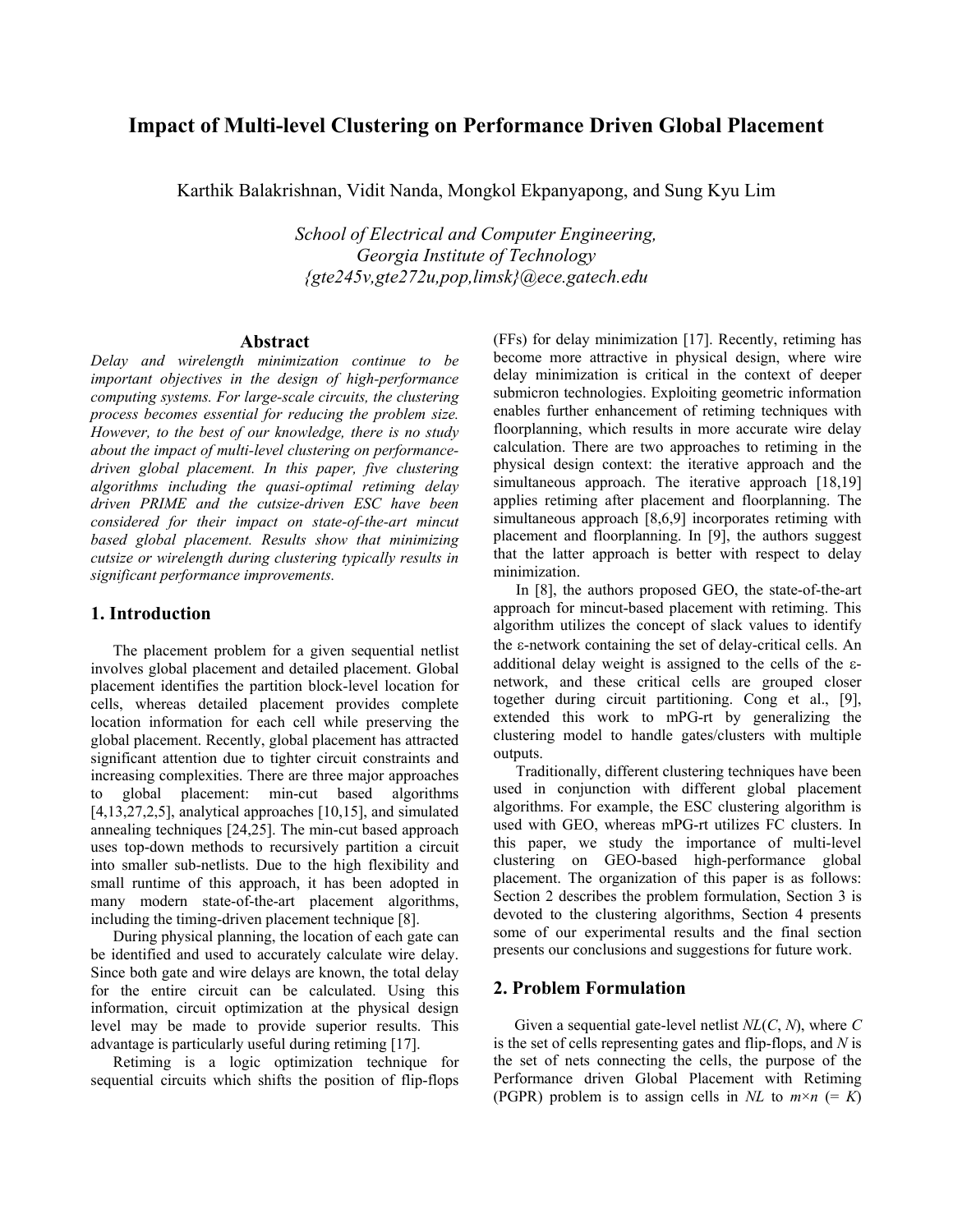blocks while area constraint for each block is satisfied. In other words, the placement region is divided into *m*×*n*  tiles, and we perform cell placement at the center of these tiles. Given a PGPR solution *B*, let  $\omega(B)$  and  $\phi(B)$ respectively denote the wirelength and retiming delay. The formal definition of PGPR is as follows:

**PGPR Problem:** the Performance driven Global Placement with Retiming (PGPR) problem under the given area constraints  $A = (L_i, U_i)$  has a solution  $P: C \rightarrow B$ , wherein each cell in *C* is assigned to a unique block, where  $B = \{B_1(x_1,y_1), B_2(x_2,y_2),..., B_K(x_K,y_K)\}\)$  denotes the set of blocks and  $(x_i, y_i)$  represents the geometric location of  $B_i$ . *B* is feasible if it satisfies the following conditions: i) *B<sub>i</sub>* ⊂ *C*,  $1 \le i \le K$ , ii)  $L_i \le |B_i| \le U_i$ ,  $1 \le i \le K$ , iii)  $B_1 \cup B_2 \cup$ ... ∪  $B_K = C$ , iv)  $B_i \cap B_j = \emptyset$  for all  $i \neq j$ . The objective is to minimize  $\phi(B)$  while maintaining an acceptable  $\omega(B)$ .

### **2.1. Delay Objective**

By employing the concept of retiming graph [17], we model *NL* using a directed graph  $R = (V, E)$ . Each vertex *v* has delay  $d(v)$  and each edge  $e=(u,v)$  has delay  $d(e)$ . We assume  $d(e)$  is proportional to the Manhattan distance between *u* and *v*. The edge weight  $w(e)$  of  $e=(u,v)$  denotes the number of flip-flops between gate *u* and *v*. The path weight can be calculated by  $w(p) = \sum_{e \in p} w(e)$ . Let  $w'(e)$ denote edge weight after retiming *r*, i.e. number of flipflops on the edge after retiming. Then,  $w'(p) = \sum_{e \in p} w'(e)$ . A circuit is retimed to a delay  $\phi$  by a retiming r if the following conditions are satisfies; (i)  $w'(e) \ge 0$  for each *e*, (ii)  $w'(p) \ge 1$  for each path *p* such that  $d(p) > \phi$ . We define the edge length of  $e=(u,v)$  as  $l(e)=-\phi w(e)+d(v)+d(e)$ , and the path length of *p* as  $l(p) = \sum_{e \in p} l(e)$ . The *sequential arrival time* of vertex *v*, denote  $\hat{I}(v)$ , is maximum path length from PIs or FFs to *v*. If the sequential arrival time of all POs or FFs are less than or equal to  $\phi$ , the target delay  $\phi$  is called *feasible*. Let  $q(e) = \phi w(e) - d(u) - d(e)$  be the required edge length of *e.* The required path length  $q(p) = \sum_{e \in p} q(e)$ . The *sequential required time* of vertex *v*, denote  $q(v)$  is the minimum required path length from  $v$  to POs or FFs, when  $q(PO)$  or  $q(FF) = \phi$ . Then slack of *v* is given by  $q(v)$ −*l*(*v*). Let  $D<sub>g</sub>$  be the maximum  $d(v)$  among all *v* in *V*. Then, the *retiming delay*  $\phi$ (*B*) of a PGPR solution *B* is the minimum feasible  $\phi + D_g$ .

## **2.2. Wirelength Objective**

We model netlist *NL* using a hypergraph  $H=(V, E_H)$ , where the vertex set *V* represents cells, and the hyperedge set  $E_H$  represents nets in *NL*. Each hyperedge is a nonempty subset of *V*. The *x*-span of hyperedge  $h$ , denoted  $h_x$ , is defined as  $h_x = \max_{c \in h} \{x_i | c \in B_i\} - \min_{c \in h} \{x_i | c \in B_i\}$ . The *y*-span, denoted *hy*, is calculated using the *y*-coordinates.

The sum of *x*-span and *y*-span of each hyperedge *h* is the half-parameter of the bounding block (HPBB) of *h* and denoted *HPBB*(*h*). The *wirelength* <sup>ω</sup>(*B*) of global placement solution *B* is the sum of HPBB of all hyperedges in *H*.

## **3. Methodology**

#### **3.1. Overview**

In this paper, min-cut based global placement GEO [8] is used after each clustering algorithm to derive global placement. The following five clustering algorithms have been analyzed at both two and multiple levels for their impact on performance driven mincut-based global placement.

**Random clustering**: In random clustering, each cell *v* in the graph is visited in random order. One of its unmatched neighbors, *u*, is randomly selected for matching with cell *v.* Then *u* is marked as visited and clustered with *v*. The algorithm continues until there are no unvisited cells.

**First Choice (FC) [31]:** Edge Coarsening, proposed by [30], is somewhat similar to random clustering. EC clustering visits each cell *v* randomly. However, while searching for cells to pair with  $v$ , EC selects the unmatched cell *u* with the largest weight *t*, where *t* is the sum of the edge-weights *w* of all the hyperedges connecting *u* and *v*. For each hyperedge *e* that connects *u* and *v*,  $w = 1/(|e|-1)$ . Later, Karypis and Kumar [31] proposed First Choice, a better version of the EC algorithm in terms of cutsize reduction. FC is based on EC, but it removes the restriction of searching for *u* only among unmatched neighbors of *v.* Instead, all neighbors of *v* are considered. This results in significant cutsize enhancement.

**Edge Separability based Clustering (ESC) [7]**: ESC exploits global connectivity information (rather than local connectivity) by computing edge separability. This process is equivalent to the computationally intensive calculation of maximum flow between two cells. A fast and simple approximation called CAPFOREST is used for this purpose.

Prime [32]: This quasi-optimal delay-driven clustering approach involves iterative label-computation based on retimed edge weights for an appropriate target clock period Φ for a given area constraint. Clusters are then selected based on the individual gate labels. Our implementation of this algorithm is a slight variation of the original work [32] in that it employs sophisticated cluster merging techniques to eliminate node duplication.

## **3.2. Multi-level PRIME**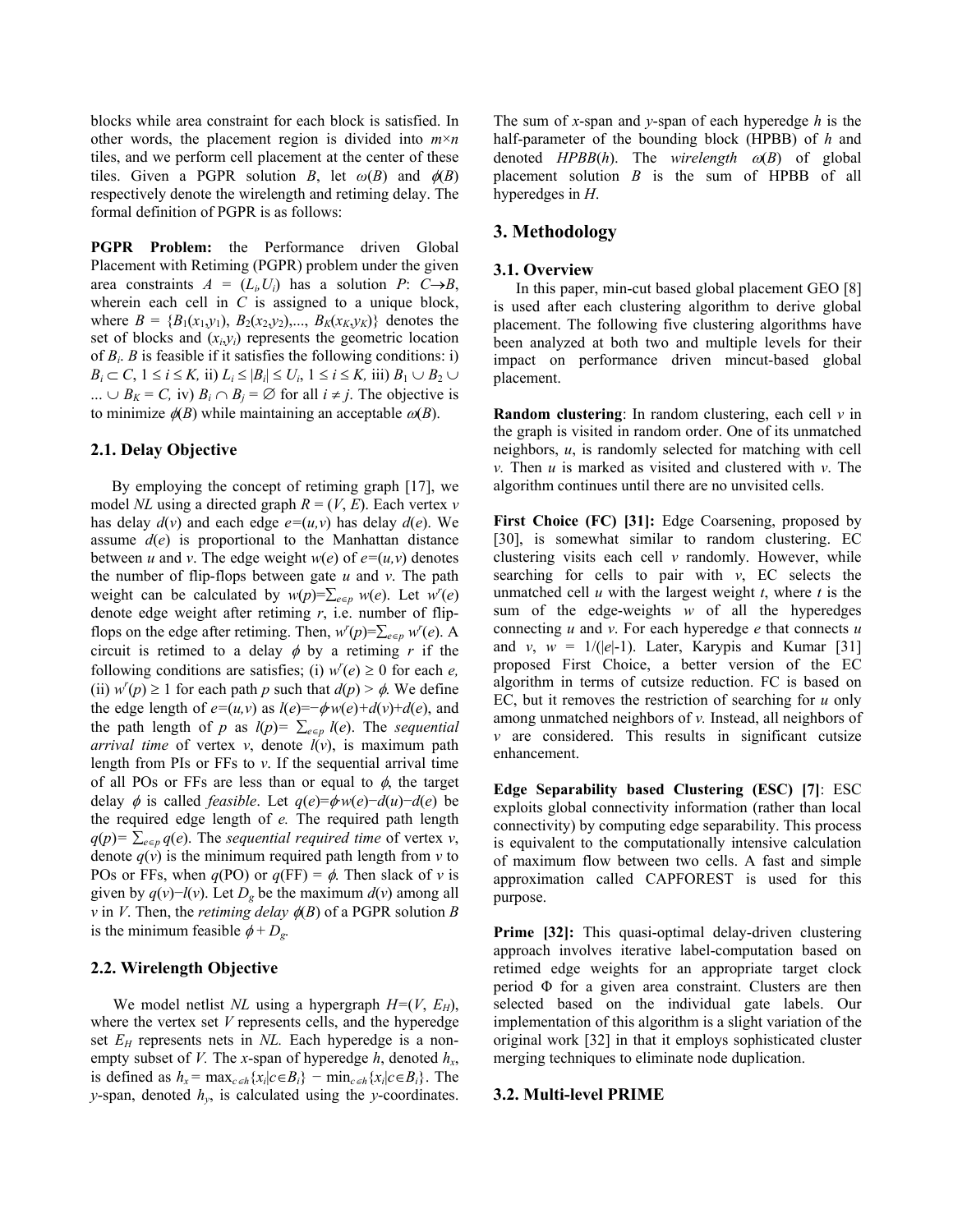#### **------------------------------------------------------------------------------------- MultiPRIME**[G(V,E), D] **-------------------------------------------------------------------------------------**  *Input*: Edge-weighted directed graph G, Global edge delay D, we use (D=3) *Output*: Multi-level clustered netlist C **-------------------------------------------------------------------------------------** 1. max\_lev = lookup ( $|V|$ ); C<sub>1</sub> = G; 2.  $A_1 = \frac{\text{skew}}{100 \times |V|}{2^{\text{max\_lev-1}}};$ 3.  $A_2 \leftarrow A_3 \leftarrow ... A_{max\_lev} \leftarrow 2;$ 4. **for** level i from 1 to max\_lev-1:  $C_{i+1} \leftarrow \textbf{PRIME}'$  (C<sub>i</sub>, A<sub>i</sub>, D); 5. **return** C<sub>max\_lev</sub>; **------------------------------------------------------------------------------------- ------------------------------------------------------------------------------------- PRIME'** [G(V,E), A, D] ------------------------------------------------------------------------------------------ *Input:* Edge-weighted directed graph G, area constraint A, Global edge delay D. *Output:* One-level clustered netlist G'. ------------------------------------------------------------------------------------------ 1. Remove all combinational back-edges in E. 2. Call **Label** (G(V,E), φ, A) from [33] to compute labeling for vertices in v. 3. **for** every cluster Ci:  $C_i.size \leftarrow 0;$ 4. Queue  $Q \leftarrow \{v \in V: \text{fanout}(v) = NULL\};$ 5. **for** every cell u ε V: u.size ← 1; u.clustID ← -1; 6. **while** Q is non-empty: a) dequeue cell v; b)  $C_v \leftarrow$  cluster rooted at v; c) **if**  $v$ .clustID  $\neq -1$ , **continue**; d) generate new id; e) **for** all cells u ε  $C_v$ **if** u.clustID ≠ v.clustID  $C_v$ .has\_Dup ← true; dup\_id ← u.clustID; f) **for** all cells  $u \in C_v$ **if** Cv.has\_dup u.clustID ← dup\_id; **else** u.clustID ← new\_id; g) **if not** C<sub>v</sub>.has\_dup **while**  $C_v$  size  $\leq A$ choose cluster  $J \ni J \subset C_{\nu}$ . fanout **if**  $C_v$  size + J. size  $\leq A$  $merge \leftarrow true$ ; clustID(u)  $\leftarrow$  clustID(J), u ε C<sub>ν</sub> update C<sub>v</sub>.size and J.size 7. generate clustered netlist G' using clustIDs 8. return G' **-------------------------------------------------------------------------------------**

Figure 3.1: Multilevel PRIME

We offer our own extension of PRIME [32] using the multi-level clustering paradigm as shown in Figure 3.1. One obstacle encountered during this process was the formation of combinational cycles after the first level of clustering. Several possible solutions were tried, including removal of edges to break the combinational cycles and the addition of a pseudo flip-flop to every edge.

An experimentally-derived heuristic technique was devised for finding the required number of clustering levels based on the original size of the graph, the size of the current sub-netlist being clustered, and the area skew.

Flip-flops were excluded from higher-level clusters and sub-netlists in order to maintain the integrity of PRIME. Doing this allowed PRIME' to compute labels more accurately because more flip-flops remained global.

The cluster merging process, which serves to balance the sizes of clusters, is divided into two distinct phases. The first phase eliminates node duplication by trying to merge clusters with common nodes. If there are size constraint violations, the common node is simply removed from all but one of these clusters. The second phase merges adjacent clusters (based on the fanouts of existing cluster members) while satisfying the area constraints.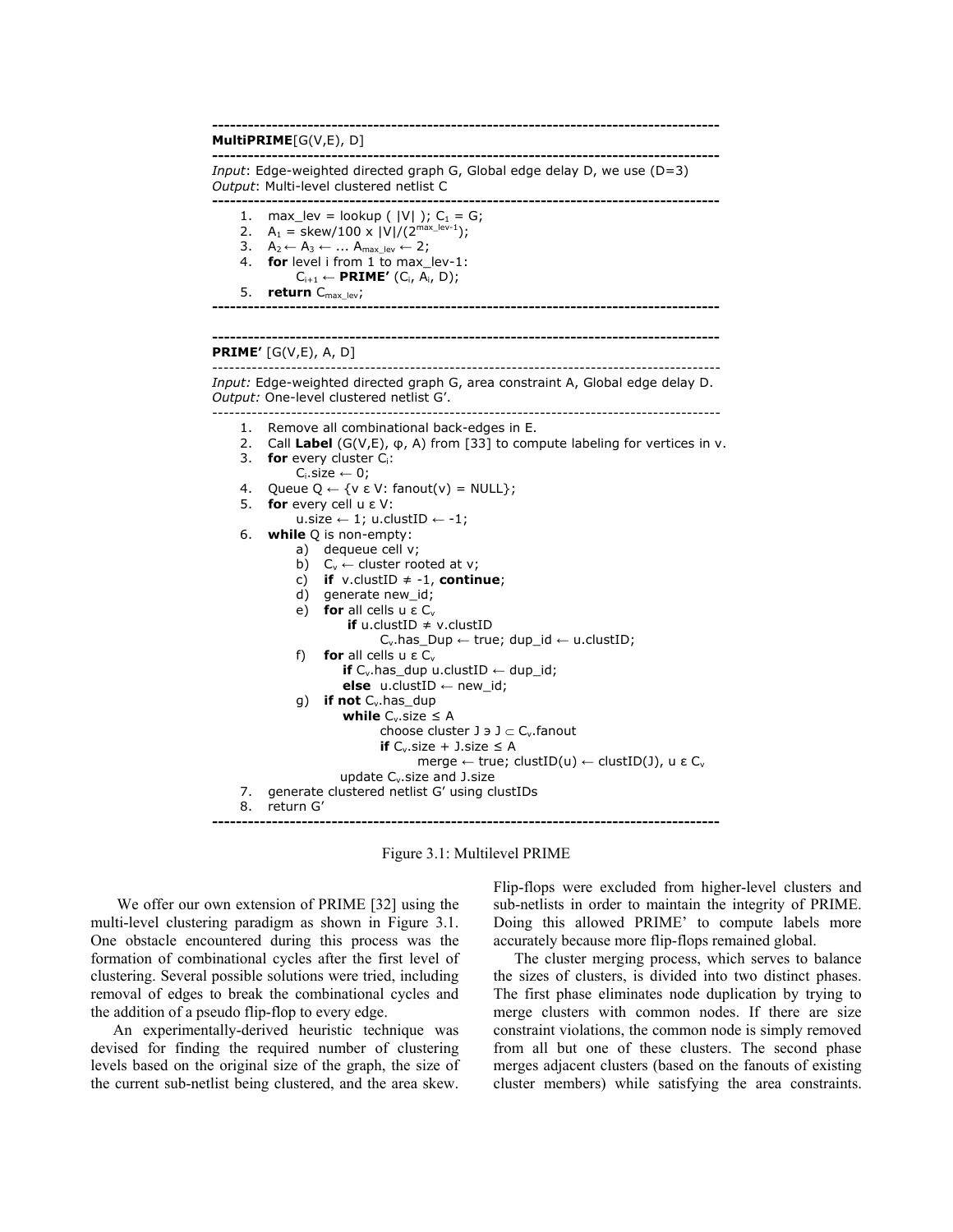During this process, combinational cycles are created throughout the netlist.

Because of the nature of label computation in the PRIME algorithm, combinational cycles cannot be handled during the labeling phase and therefore must be eliminated in order to continue clustering beyond the first level. We found that the best way to solve this problem was to eliminate all edges which would result in combinational cycles before performing the label computation. These edges are then added back before the cluster merging phase. Another problem we encountered was the lack of primary inputs in some higher levels of clustering. We resolved this issue by beginning the label computation from an arbitrary non-primary output cell after assigning it a label of zero.

## **3.3 Retiming First Choice (RFC)**

 Our performance driven clustering algorithm, RFC, employs the simplicity of the First Choice algorithm and the knowledge of retiming delay as shown in Figure 3.2. We first perform retiming-based timing analysis (RTA) using gate delay information with edge delays of zero (since there is no edge delay information during the clustering process). After RTA, we compute slack values as in [8]. Then we visit each cell *v* in the circuit. We visit cells in ascending order of slack values. We also perform the experiment by visiting cells in random order, however visiting cells in ascending provide us the better result, as can be seen in our technical report [33] Then we select all neighbor cells that have closest weight, given by  $(slack(u)/area(u))$ . Experiments show that allowing clusters to be balanced by adding area components to the cell weights provide better results. Then we mark *u* as visited. The algorithm stops when all cells are visited.

```
------------------------------------------------------------
RFC(NL')
perform \mathsf{RTA}(R) (= timing analysis)
compute sequential slack for nodes in R 
for each cell v in NL' 
   close\_val = inf.select_node = NULL
    for each u=neighbor(v) in ascending order of slack 
       weight(u) = slack(u)/area(u) 
      if (|weight(u)-weight(v)|< close_val)
         select node = 
         close val = |weight(u)-weight(v)|
cluster(v,select_node)
------------------------------------------------------------
```
Figure 3.2: RFC algorithm

## **4. Experimental Results**

Our algorithms are implemented in C++/STL, compiled with gcc v2.96 with –O3, and run on Pentium III 746 MHz machine. The benchmark set consists of seven

circuits from ISCAS89 [29] and five circuits from ITC99 [28] suites. The statistical information of benchmark circuits is as shown in Table 4.1. We provide the number of gates, PIs, POs and FFs for each circuit. Dr represents retiming delay. Here it is the lower bound of retiming delay, which is calculated by assigning zero delay to all edges and then performing RTA We assume unit delay for all gates in the circuits. All experiments are run on 8x8 tiles. All the clustering algorithms stop when the number of partitioned cells is less than 100. We also report average improvement ratio and average running time in seconds.

### **4.1 Two level comparison**

 The results of the two-level clustering algorithms are shown below in table 4.2. The importance of performing structured clustering becomes obvious: random clustering has the worst results for both delay and wirelength. ESC was clearly the best clustering technique in terms of both wirelength and delay. This indicates that cutsizeminimizing clustering methods provide better results when used with mincut-based global placement.

Table 4.1. Benchmark circuit characteristics.

| ckt    | gate  | PI | PO.  | FF   | Dr |
|--------|-------|----|------|------|----|
| s5378  | 2828  | 36 | 49   | 163  | 32 |
| s9234  | 5597  | 36 | 39   | 211  | 39 |
| s13207 | 8027  | 31 | 121  | 669  | 50 |
| s15850 | 9786  | 14 | 87   | 597  | 62 |
| s35932 | 16353 | 35 | 2048 | 1728 | 27 |
| s38417 | 22397 | 28 | 106  | 1636 | 32 |
| s38584 | 19407 | 12 | 278  | 1452 | 47 |
| b140   | 5401  | 32 | 299  | 245  | 27 |
| b150   | 7092  | 37 | 519  | 449  | 38 |
| b200   | 11979 | 32 | 22   | 490  | 44 |
| b210   | 12156 | 32 | 22   | 490  | 43 |
| b22o   | 17351 | 32 | 22   | 703  | 46 |

## **4.2 Multi-level comparison**

From table 4.3, we see that even clustering techniques which use retiming information extensively (such as RFC and PRIME) impact retiming delay minimally. Wirelength plays a very significant role in delay computations made under the geometric delay model. PRIME clustering essentially ignores wirelength, and this impacts its performance adversely. Results from ESC confirm the importance of wirelenghth optimization: ESC enhances wire-length by 45% and consequently has the best retiming delay. There are no significant differences in runtime for different clustering algorithms except ESC, which takes slightly longer since it involves several maximum flow computations. Based on this study, mincut-based performance driven global placement should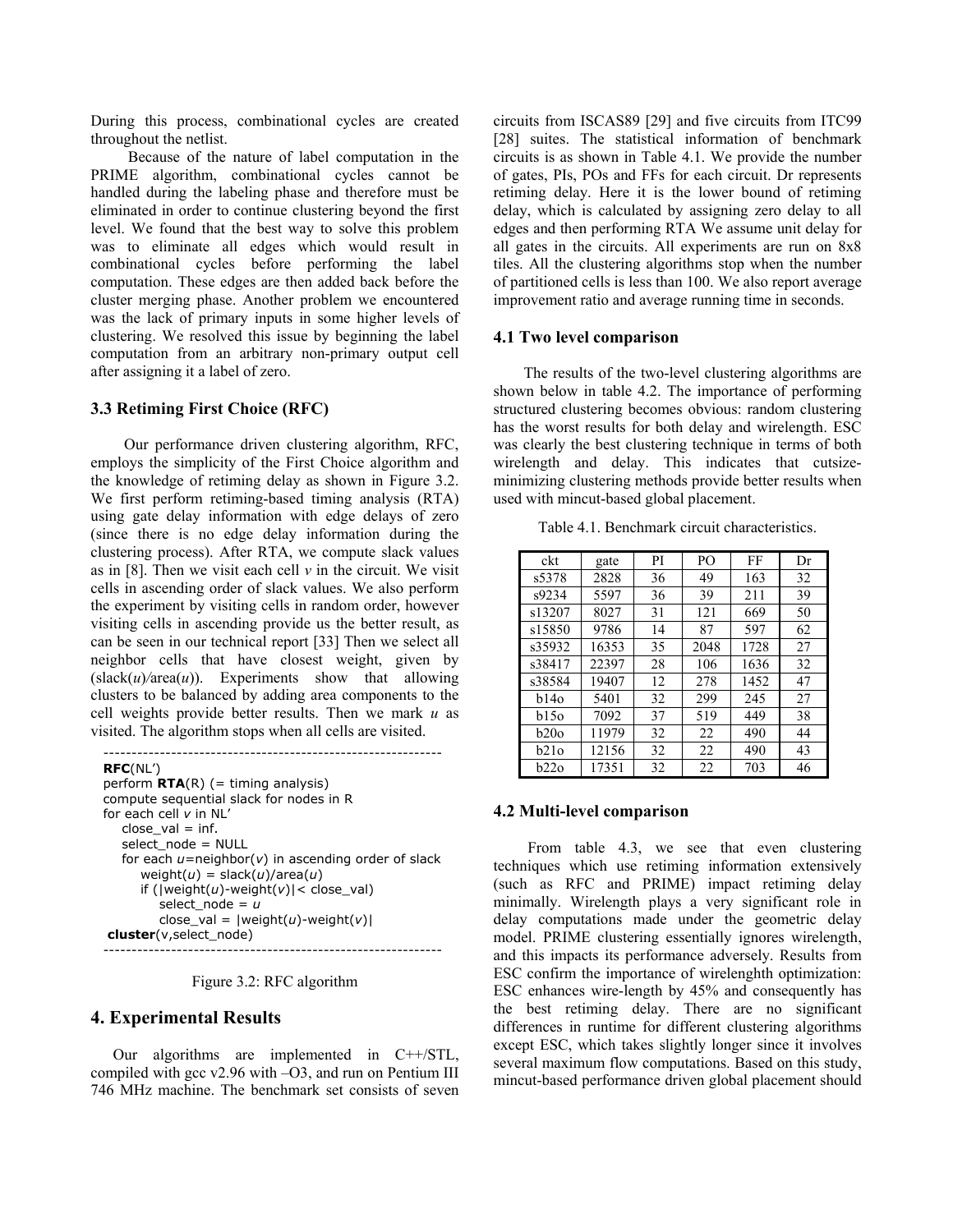employ clustering algorithms targeting cutsize in order to enhance their performance.

#### **4.3 Observations**

There is drastic and definite improvement for all clustering algorithms as we move from two-level clustering to multi-level clustering for both wirelength and retiming delay. Herein lies the power of the multi-level clustering paradigm. Overall, ESC has the best results for both retiming delay and wirelength. This can be attributed to the good balance among ESC clusters as compared to that of other methods. Better balance allows for more levels of clustering, which improves wirelength results. Furthermore, ESC targets cutsize minimization, which reduces the wirelength and therefore slightly improves the geometric delay. The delay measurements for various multi-level clustering techniques are more or less uniform.







Figure 4.2: The retiming delay comparison

## **5. Conclusion and Future Work**

From two-level clustering to multilevel clustering, there is clear improvement in terms of both wire length and performance. For performance driven mincut-based placement, the properties of good clustering that result in better retiming delay and lower wirelength are as follows:

• Can archive multi-level clustering. This comes from the fact that the partitioning algorithm is based on LR-FM which can easily handle graphs with a small number of gates. The application of multi-level clustering reduces the problem space to a level where LR-FM can perform efficiently.

• Incorporates wirelength considerations. Our results indicate the existence of some correlation between good wirelength and low retiming delay. Therefore, wirelength reduction heuristics cannot be completely ignored.

## **References**

[1] C. Ababei, N. Selvakkumaran, K. Bazargan, and G. Karypis, "Multi-objective Circuit Partitioning for Cut size and Path-Based Delay Minimization," *IEEE International Conference in Computer Aided Design*, page 181-185, 2002.

[2] C. J. Alpert and T. F. Chan and A. B. Kahng and I. L. Markov and P. Mulet. Faster Minimization of Linear Wire length for Global Placement. *IEEE Trans on Computer-Aided Design*, 1998.

[3] G. Beraudo and J. Lillis. Timing Optimization of FPGA Placements by Logic Replication. *ACM Design Automation Conf.* page 196-201, 2003.

[4] M. A. Breuer. Class of Min-cut Placement Algorithms. *ACM Design Automation Conf.*, page 284-290, 1997.

[5] A. E. Caldwell and A. B. Kahng and I. L. Markov. Can recursive bisection alone produce routable placements?. *ACM Design Automation Conf.*, page 477-482, 2000.

[6] P. Chong and R. K. Brayton. Characterization of feasibility retimiings. *In Proc. Int. Workshop on Logic and Synthesis*, pages 1-6, 2001.

[7] J. Cong and S. K. Lim, "Edge separability based circuit clustering with application to circuit partitioning," *to appear in IEEE Trans on Computer-Aided Design*, 2003.

[8] J. Cong and S. K. Lim, "Physical Planning with Retiming," *IEEE International Conference in Computer Aided Design*, page 2-7, 2000.

[9] J. Cong and X. Yuan. Multilevel Global Placement with Retiming. *ACM Design Automation Conf.* page 208- 213, 2003.

[10] H. Eisenmann and F. M. Johannes. Generic Global Placement and Floorplanning. *ACM Design Automation Conf.*, page 269-274, 1998.

[11] C. Fiduccia and R. Mattheyses, "A Linear Time Heuristic for Improving Network Partitions," *ACM Design Automation Conf.*, page 175-181, 1982.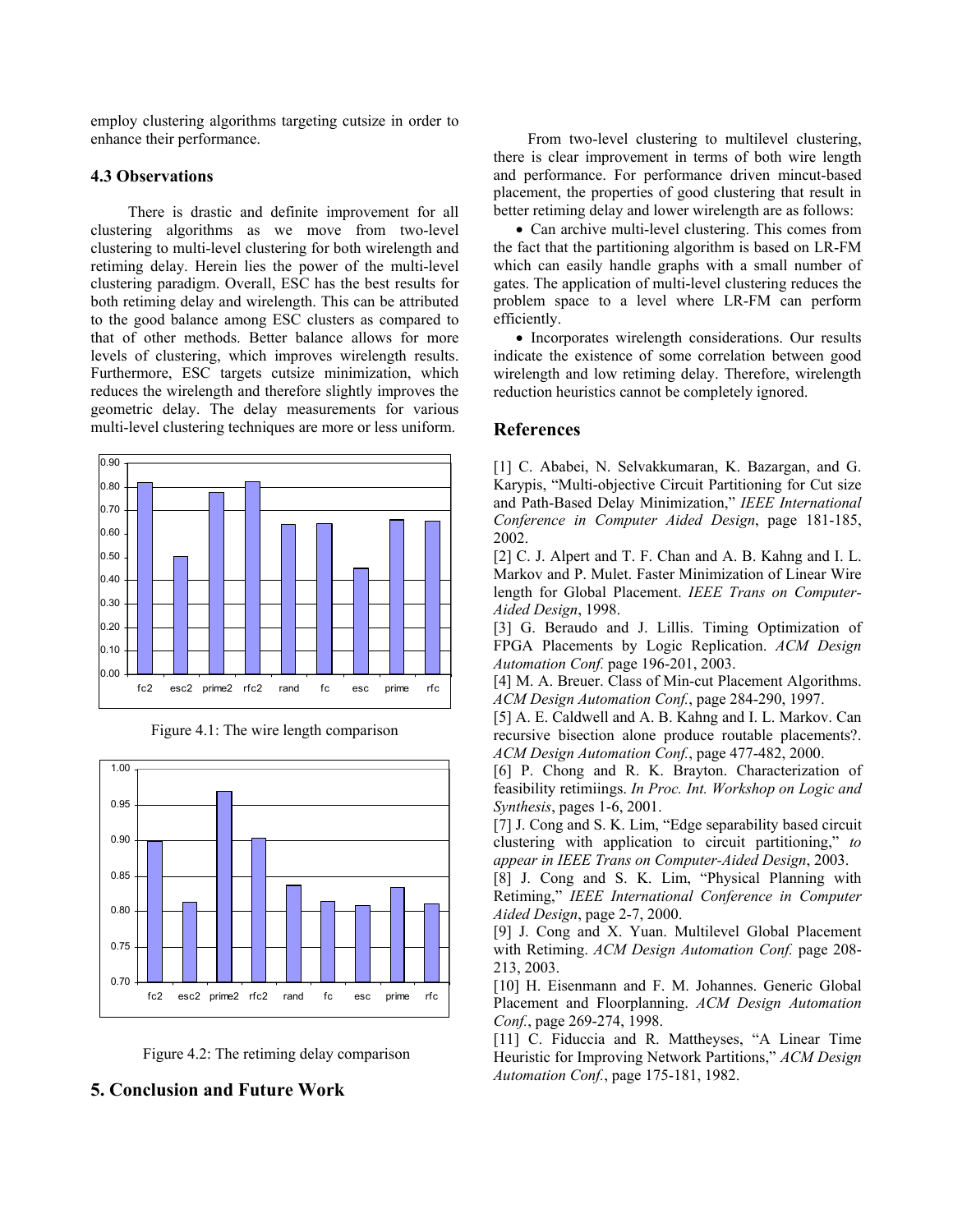[13] D. Huang and A. B. Kahng. Partitioning-based Standard-cell Global Placement with an Exact Objective. *Int. Symp. on Physical Design*, pages 18-25, 1997.

[14] G. Karypis, R. Aggarwal, V. Kumar, and S. Shekhar, "Multilevel hypergraph partitioning: Application in VLSI domain," *ACM Design Automation Conf.*, page 526-529, 1997.

[15] J. M. Kleinhans and G. Sigl and F. M. Johannes and K. J. Antreich. GORDIAN: VLSI placement by quadratic programming and slicing optimization. *IEEE Trans on Computer-Aided Design*, 1998.

[16] T. Kong. A novel net weighting algorithm for timingdriven placement. *In Proc. Int. Conf. on Computer Aided Design*, pages 172-176, 2002.

[17] C. E. Leiserson and J. B. Saxe, Retiming synchronous circuitry. *Algorithmica*, page 5-35, 1991.

[18] I. Neumann and W. Kunz. Placement driven retiming with a coupled edge timing model. *In Proc. Int. Conf. On Computer Aided Design*, pages 95-102, 2001

[19] I. Neumann and W. Kunz. Tight coupling of timingdriven placement and retiming. In Proc. *IEEE Int. Symp. On Circuits and Systems*, pages 351-354, 2001.

[21] P. Pan, A. K. Karandikar, and C. L. Liu, "Optimal clock period clustering for sequential circuits with retiming," *IEEE Trans on Computer-Aided Design, pages 489-498,1998.*

[24] W. J. Sun and C. Sechen. Efficient and effective placement for very large circuits. *IEEE Trans on Computer-Aided Design,* pages 349-359, 1995.

[25] W. Swartz and C. Sechen. Timing Driven Placement for Large Standard Cell Circuits. *ACM Design Automation Conf.*, page 211-215, 1995.

[27] J. Vygen. Algorithms for Large Scale Flat Placement. *ACM Design Automation Conf.*, page 746-751, 1997.

[28] http://www.cad.polito.it/tools/itc99.html

[29] http://www.cbl.ncsu.edu

[30] G. Karypis, R Aggarwal, V. Kumar, and S. Shekhar. A coarse-grain parallel multilevel k-way partitioning algorithm. *In proceedings of the eighth SIAM conference on Parallel Processing for Scientific Computing, 1997.*

[31] G. Karypis and V. Kumar. Multilevel k way Hypergraph Paritioning. *ACM Design Automation Conf.*, 1999.

[32] J. Cong, H. Li, and C. Wu. Simultaneous Circuit Partitioning/Clustering with Retiming for Performance Optimization.. *ACM Design Automation Conf.*, 1999. [33] Technical Report: XXXXXXX

Table 4.2 Comparison of different two-level clustering algorithms

|             | Rand  |     | FC    |      | <b>ESC</b> |      | <b>PRIME</b> |      | <b>RFC</b> |      |
|-------------|-------|-----|-------|------|------------|------|--------------|------|------------|------|
| Bench.      | wl    | dr  | wl    | dr   | wl         | Dr   | wl           | dr   | wl         | dr   |
| s5378       | 2290  | 63  | 2143  | 59   | 1587       | 56   | 2007         | 54   | 2238       | 57   |
| s9234       | 3302  | 72  | 2621  | 61   | 1765       | 48   | 2791         | 58   | 2852       | 74   |
| s13207      | 3758  | 94  | 3341  | 102  | 1789       | 86   | 2978         | 108  | 3341       | 102  |
| s15850      | 4683  | 128 | 3633  | 96   | 2158       | 103  | 3663         | 114  | 3640       | 107  |
| s35932      | 14364 | 79  | 10321 | 57   | 2349       | 45   | 6203         | 61   | 10867      | 55   |
| s38417      | 13380 | 87  | 7586  | 63   | 2724       | 39   | 8253         | 65   | 8281       | 65   |
| s38584      | 13015 | 88  | 9633  | 98   | 3206       | 64   | 9138         | 118  | 9351       | 72   |
| b14 opt     | 5297  | 70  | 5220  | 64   | 4094       | 65   | 4725         | 76   | 4870       | 70   |
| b15 opt     | 9366  | 106 | 8240  | 91   | 5902       | 82   | 6313         | 72   | 7258       | 79   |
| b20<br>opt  | 10448 | 81  | 9089  | 78   | 6839       | 76   | 10655        | 100  | 9386       | 78   |
| b21<br>opt  | 11188 | 75  | 9107  | 73   | 6722       | 78   | 9778         | 84   | 10433      | 89   |
| $b22$ opt   | 14837 | 82  | 12731 | 74   | 9122       | 87   | 11490        | 77   | 11283      | 67   |
| Avg.        |       |     | 0.82  | 0.90 | 0.50       | 0.81 | 0.77         | 0.97 | 0.82       | 0.90 |
| 795<br>Time |       | 709 |       | 695  |            | 562  |              | 1029 |            |      |